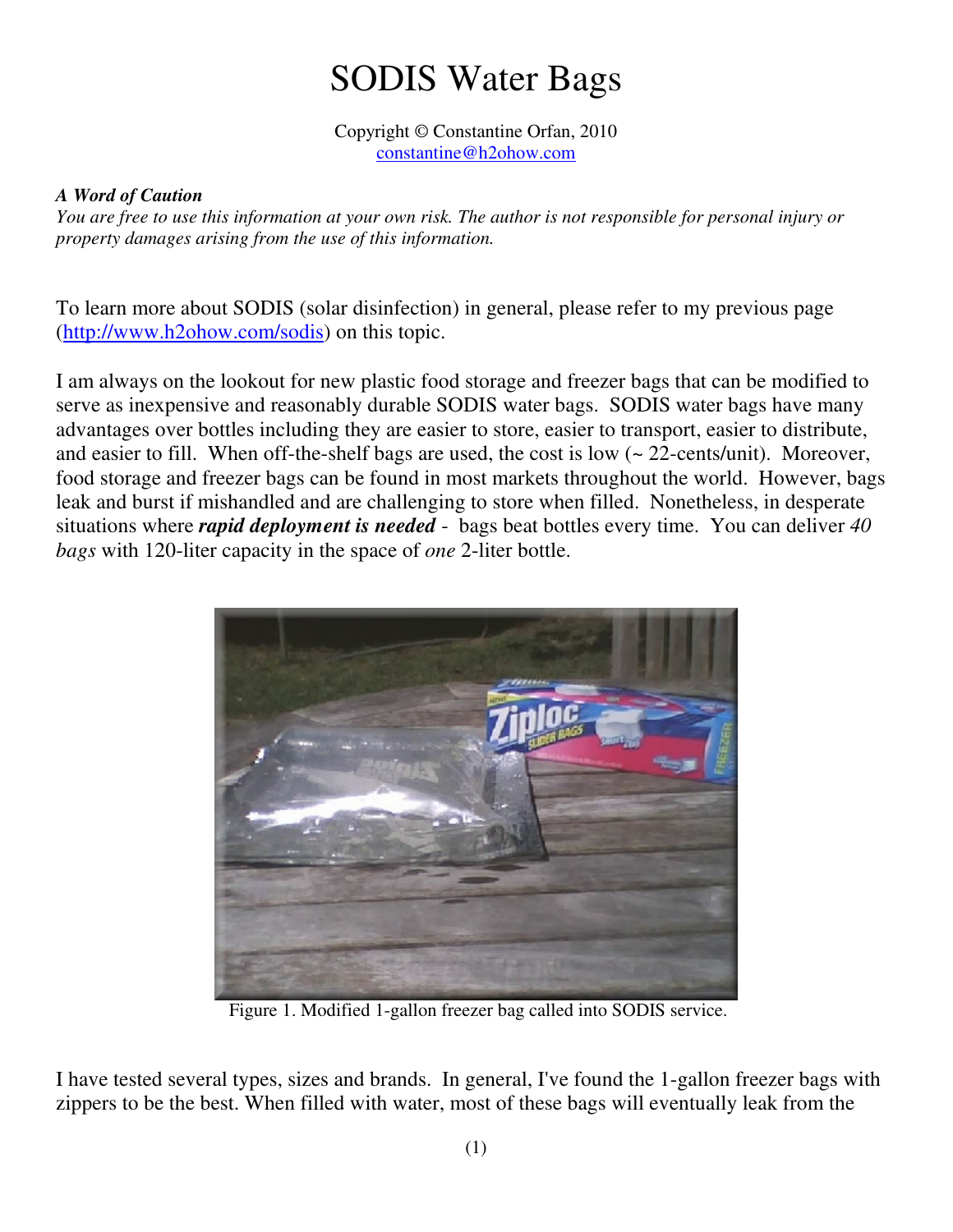zipper and the bottom seam. The trick is to find a brand with as watertight a seal as possible and then reinforce the bottom (and sometimes the sides) with clear plastic 2-inch tape. I found that folding up about 3/4-inch of the bottom seam and taping down the entire width, works well. Also, don't over fill the bags - first try about 1/2 filled (2-quarts) and don't exceed 3/4 filled (3-quarts). Finally, there may be *some* leakage from the zipper seal, but not enough to make a difference. There is no such thing as a completely *watertigh*t seal. Firmly press the length of the seal with your fingers to ensure it is closed. The bag needs to retain *most* of its' water for at least 6 hours. Particlar bags that leak too much, should be disposed. *It's a good practice to test each bag before fielding*.

Right now, I'm using the *Ziploc*® Slider Bags, Smart Zip with Expandable Bottom. I will recommend this brand, until I find something better. Figures 1 and 2 show this SODIS water bag(s) in action. The zipper seals the bag (watertight) and taping the bottom so that it *doesn't expand* completes the picture. In general, use 1-gallon freezer bags with watertight zippers and follow the 6-steps, below:

- 1. Use clear plastic 2-inch adhesive tape to reinforce the bottom of the bag. Do this by folding up  $\sim$  3/4-inch of the bottom seam and taping the entire width of the bag. Depending on the quality, you may need to reinforce the seams on both sides too.
- 2. Fill the bag no more than 3/4 of the way with water (< 3-quarts). First time, try just 1/2 filled (2-quarts). Press and fold the bag to remove most air. Some air will remain, but that's alright.
- 3. Zip the bag shut. Firmly press the length of the seal with your fingers to ensure it is closed. *The little zipper tab doesn't always do the job*.
- 4. Shake the bag back-and-forth for 20 seconds to oxygenate the water.
- 5. Place the bag(s) sideways on a sheet of shiny aluminum foil or aluminum canvas. The shiny aluminum reflectes direct UV/IR solar energy - amplifying the waters exposure to germ-killing sunlight.

Check the seal(s) one last time before walking away.

6. Allow the bag(s) at least 6 hours of direct sunlight on sunny days and 2 consecutive days when the weather is mostly cloudy.